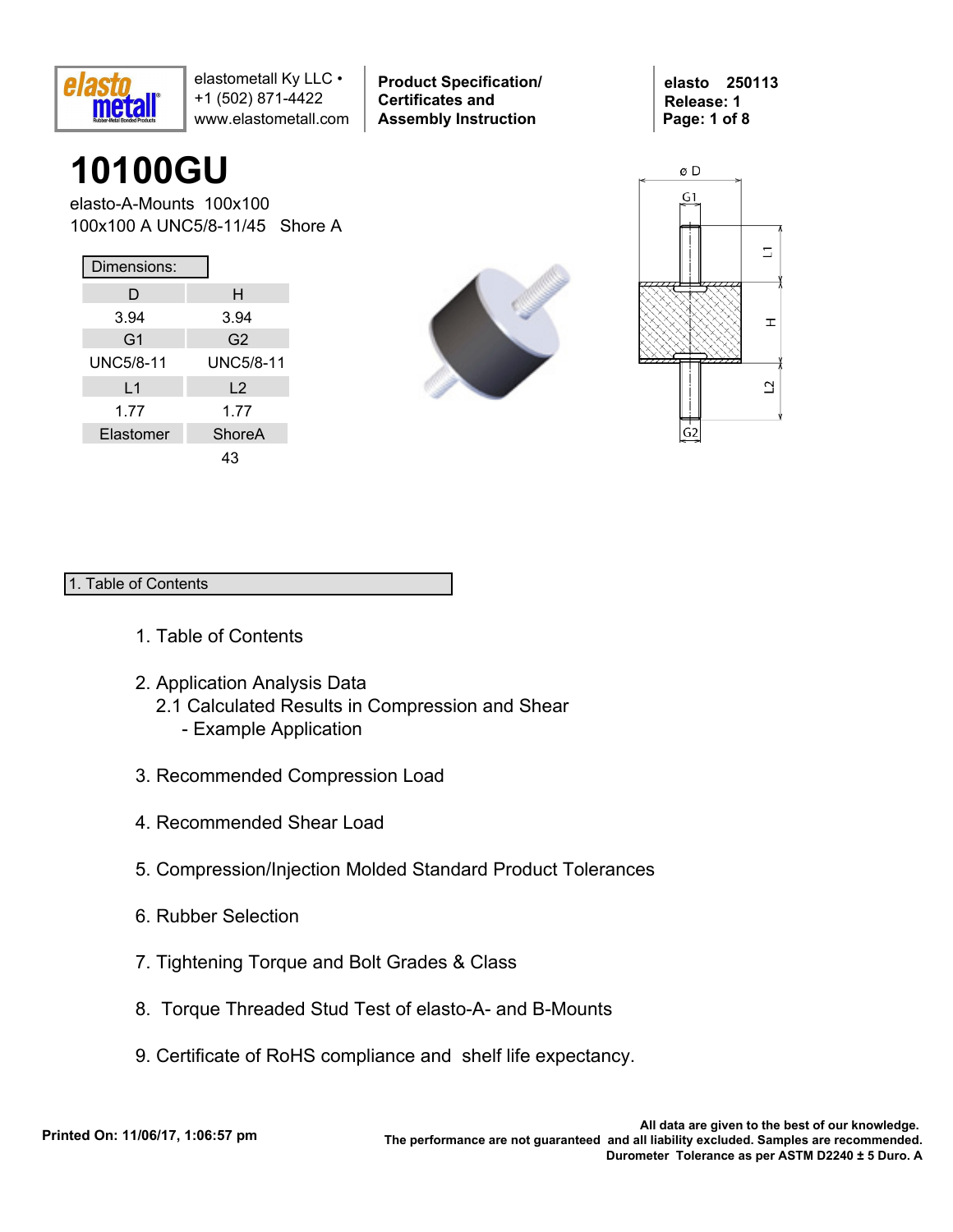

**Product Specification/ Certificates and Assembly Instruction**

**elasto 250113 Release: 1 Page: 2 of 8**

## **10100GU**

elasto-A-Mounts 100x100 100x100 A UNC5/8-11/45 Shore A

| Dimensions:    |                  |
|----------------|------------------|
| D              | н                |
| 3.94           | 3.94             |
| G <sub>1</sub> | G2               |
| UNC5/8-11      | <b>UNC5/8-11</b> |
| L1             | L <sub>2</sub>   |
| 1.77           | 1.77             |
| Elastomer      | ShoreA           |
|                |                  |





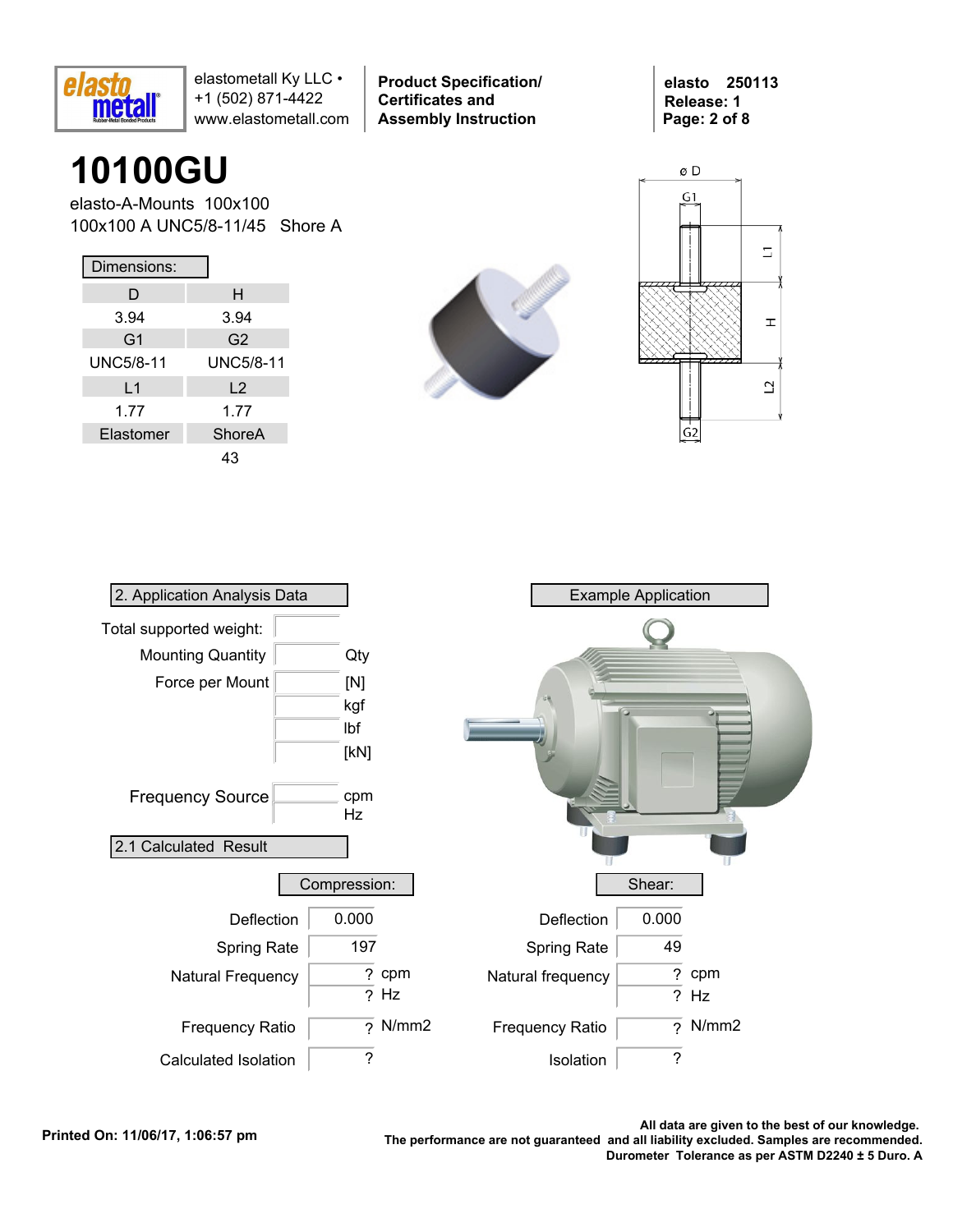

**Product Specification/ Certificates and Assembly Instruction**

**elasto 250113 Release: 1 Page: 3 of 8**

## **10100GU**

elasto-A-Mounts 100x100 100x100 A UNC5/8-11/45 Shore A

| Dimensions:      |                  |
|------------------|------------------|
| D                | н                |
| 3.94             | 3.94             |
| G <sub>1</sub>   | G <sub>2</sub>   |
| <b>UNC5/8-11</b> | <b>UNC5/8-11</b> |
| L1               | L <sub>2</sub>   |
| 1.77             | 1.77             |
| Elastomer        | ShoreA           |
|                  | 43               |





### 3. Recommended Compression Load



#### **Compression Deflection Information**

? Natural Frequency at max. load ?Isolation at

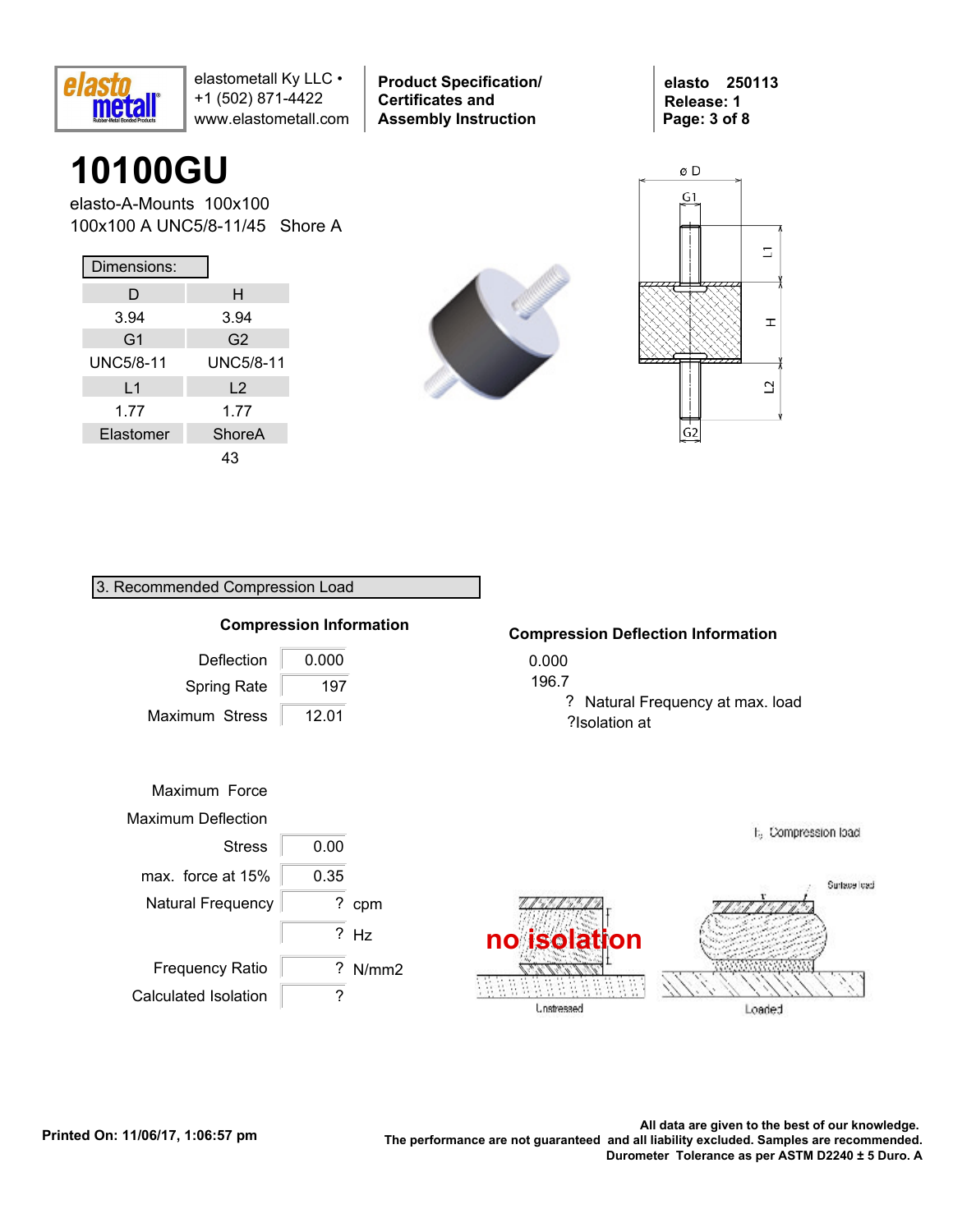

**Product Specification/ Certificates and Assembly Instruction**

**elasto 250113 Release: 1 Page: 4 of 8**

## **10100GU**

elasto-A-Mounts 100x100 100x100 A UNC5/8-11/45 Shore A

| Dimensions:      |                |
|------------------|----------------|
| D                | н              |
| 3.94             | 3.94           |
| G <sub>1</sub>   | G2             |
| <b>UNC5/8-11</b> | UNC5/8-11      |
| L1               | L <sub>2</sub> |
| 1.77             | 1.77           |
| Elastomer        | ShoreA         |
|                  | 43             |





#### 4. Recommended Shear Load



#### **Shear Deflection Information**

- 0.000
- 48.7
	- ? Natural Frequency by max. load ? Isolation by



Loaded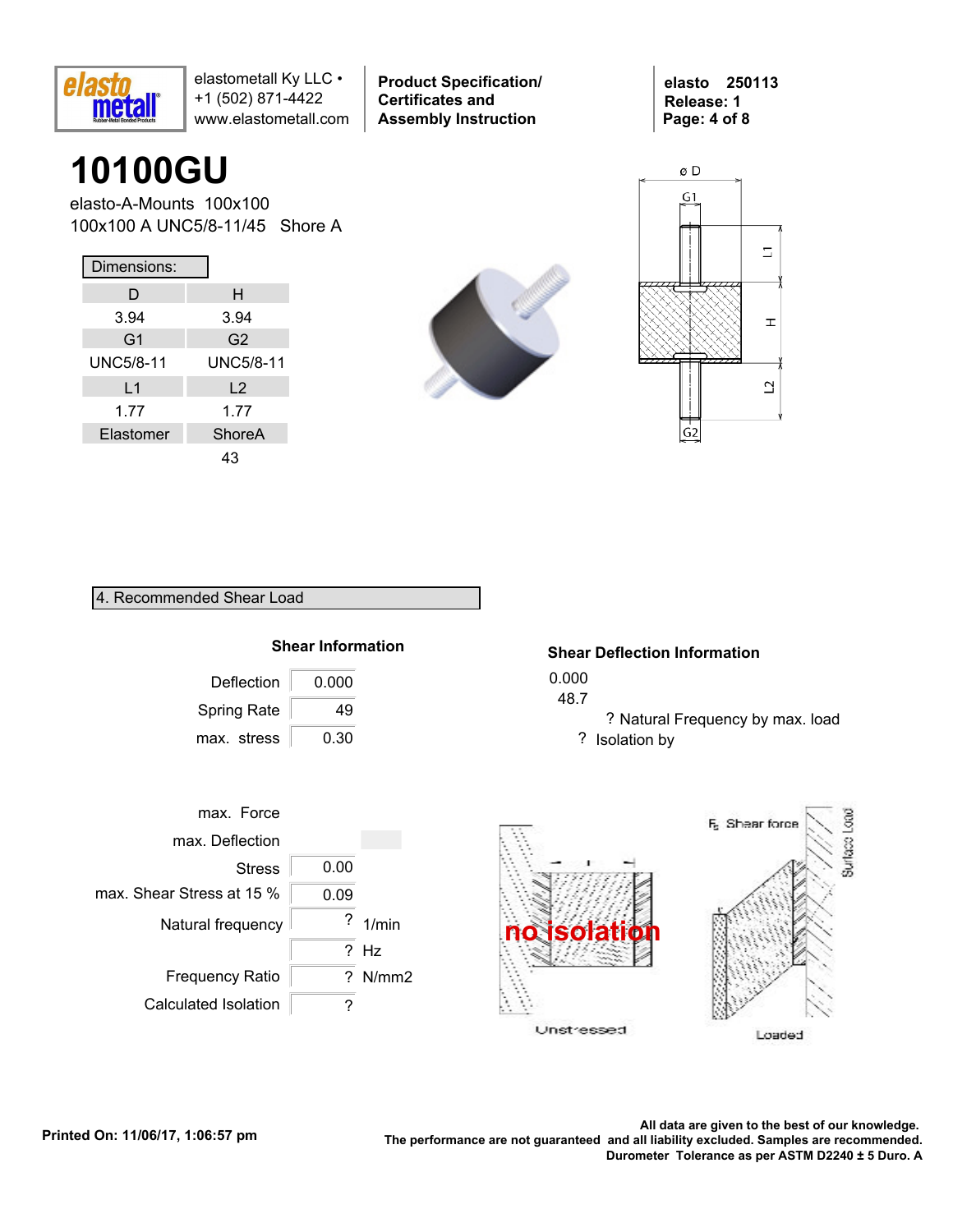

**Product Specification/ Certificates and Assembly Instruction**

**elasto 250113 Release: 1 Page: 5 of 8**

# **10100GU**

elasto-A-Mounts 100x100 100x100 A UNC5/8-11/45 Shore A

| Dimensions:    |                |  |  |  |  |  |
|----------------|----------------|--|--|--|--|--|
| D              | н              |  |  |  |  |  |
| 3.94           | 3.94           |  |  |  |  |  |
| G <sub>1</sub> | G2             |  |  |  |  |  |
| UNC5/8-11      | UNC5/8-11      |  |  |  |  |  |
| L <sub>1</sub> | L <sub>2</sub> |  |  |  |  |  |
| 1.77           | 1.77           |  |  |  |  |  |
| Elastomer      | ShoreA         |  |  |  |  |  |
|                | 43             |  |  |  |  |  |





### 5. Compression/Injection Molded Standard Product Tolerances

Standard compression molded product dimensional tolerances conform to DIN ISO 3302-1 M3 C Standard Injection molded product tolerances conform to DIN ISO 3302-1 M3 F Further information regarding product/process quality can be provided upon request.

| Dimensions<br>mm |     | Dimensions<br>inch | Tolerance in mm<br>Class M3-F<br>DIN ISO 3302-1 | Tolerance in Inch<br>Class M3-F<br>DIN ISO 3302-1 | Tolerance in mm<br>Class M3-C<br>DIN ISO 3302-1 | Tolerance in Inch<br>Class M3-C<br>DIN ISO 3302-1 |        |  |
|------------------|-----|--------------------|-------------------------------------------------|---------------------------------------------------|-------------------------------------------------|---------------------------------------------------|--------|--|
| from             | to  | from               | to                                              | mm                                                | inch                                            | mm                                                | inch   |  |
| 0                | 4   | $\theta$           | .15"                                            | ± 0.25                                            | ±.010                                           | ± 0.40                                            | ±.016  |  |
| 4                | 6.3 | .16"               | .25"                                            | ± 0.25                                            | ±.010                                           | ± 0.40                                            | ±.016  |  |
| 6.3              | 10  | .25"               | .39"                                            | ± 0.30                                            | ±.012                                           | ± 0.50                                            | ±.020  |  |
| 10               | 16  | .39"               | .63"                                            | ± 0.40                                            | ±.016                                           | ± 0.60                                            | ±.024  |  |
| 16               | 25  | .63"               | .98"                                            | ± 0.50                                            | ±.020                                           | ± 0.80                                            | ±.032  |  |
| 25               | 40  | .98"               | 1.57"                                           | ± 0.60                                            | ±.024                                           | ± 1.00                                            | ±.040  |  |
| 40               | 64  | 1.57"              | 2.52"                                           | ± 0.80                                            | ±.032                                           | ± 1.30                                            | ±.051  |  |
| 63               | 100 | 2.38"              | 3.94"                                           | ±1.00                                             | ±.040                                           | ± 1.60                                            | ±.063  |  |
| 100              | 160 | 3.94"              | 6.30"                                           | ± 1.30                                            | ±.051                                           | ±2.00                                             | ±.079  |  |
| 160              | ٠   | 6.30"              | ٠                                               | ± 1.3%                                            | ± 1.3%                                          | ± 1.3%                                            | ± 1.3% |  |

Standard rubber hardness tolerance ± 5 Shore A Durometer per ASTM D2000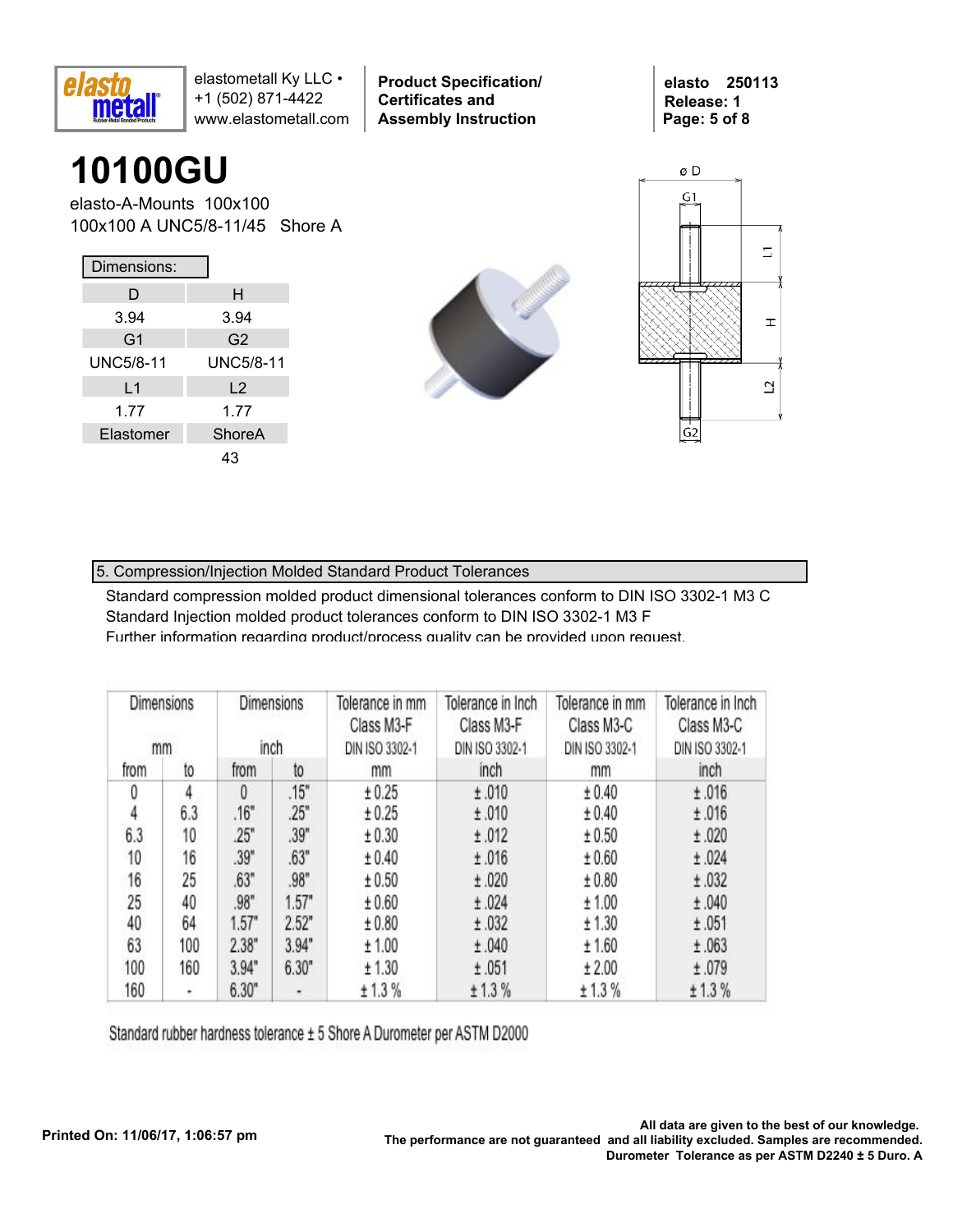

**Product Specification/ Certificates and Assembly Instruction**

**elasto 250113 Release: 1 Page: 6 of 8**

### **10100GU**

elasto-A-Mounts 100x100 100x100 A UNC5/8-11/45 Shore A

| Dimensions:      |                |
|------------------|----------------|
| D                | н              |
| 3.94             | 3.94           |
| G <sub>1</sub>   | G2             |
| <b>UNC5/8-11</b> | UNC5/8-11      |
| L1               | L <sub>2</sub> |
| 1.77             | 1.77           |
| Elastomer        | <b>ShoreA</b>  |
|                  | 43             |





#### 6. Rubber Selection

|                         |                                                               |                                     |                                            |                          |                                                                                                   |                           |                  |                 |                            |                   |                    | <b>PROPERTIES</b> |                  |                 |                                  |                    |                             |                          |                          |  |  |  |  |
|-------------------------|---------------------------------------------------------------|-------------------------------------|--------------------------------------------|--------------------------|---------------------------------------------------------------------------------------------------|---------------------------|------------------|-----------------|----------------------------|-------------------|--------------------|-------------------|------------------|-----------------|----------------------------------|--------------------|-----------------------------|--------------------------|--------------------------|--|--|--|--|
| Hardness Range (ShoreA) | Temperature Resistance Range 'C (F")                          | Short Term Peak Temperature C° (F°) | Tensile Strength (N/mm <sup>2)</sup> (PSI) | Tensile Eloangariotion % | Elastomer<br><b>Basic Material</b><br>Chemical-Technical<br>Discription<br>Below:<br>(Trade Name) | International Description | Tensile Strength | Tear Resistance | <b>Abrasion Resistance</b> | Restoring Ability | Rebound Resilience | Ozone Resistance  | Flame Resistance | Acid Resistance | Benzene & Mineral Oil Resistance | Gas Impermeability | Water Absorption Resistance | - Temperature Resistance | + Temperature Resistance |  |  |  |  |
| $25 - 95$               | $-40^{\circ} - 75^{\circ}$<br>$(-40^{\circ} - 167^{\circ})$   | $+100^\circ$<br>$(212^{\circ})$     | 31<br>(4496)                               | 800                      | Natural Rubber                                                                                    | <b>NR</b>                 | 2                | $\overline{2}$  | $\overline{2}$             | 2                 | $\mathbf{1}$       | $\overline{4}$    | 5                | 3               | 5                                | $\overline{4}$     | 3                           | $\overline{2}$           | $\overline{4}$           |  |  |  |  |
| $30 - 90$               | $-30^\circ - 120^\circ$<br>$(-22^{\circ} - 248^{\circ})$      | $+150^\circ$<br>$(302^{\circ})$     | 27.5<br>(3988)                             | 450                      | Chloroprene<br>(Baypren, Neoprene)                                                                | <b>CR</b>                 | 2                | 3               | 2                          | 3                 | $\overline{2}$     | 2                 | $\overline{2}$   | 2               | 3                                | 3                  | 4                           | $\overline{4}$           | 3                        |  |  |  |  |
| $30 - 90$               | $-40^{\circ} - 150^{\circ}$<br>$(-40^{\circ} - 302^{\circ})$  | $+180^\circ$<br>(356°)              | 20<br>(2901)                               | 450                      | Ethylene-Propylene -<br>Terpolymer                                                                | EPDM                      | 3                | 4               | 3                          | 3                 | 3                  | 1                 | 6                | 3               | 5                                | 3                  | $\overline{2}$              | 3                        | $\overline{2}$           |  |  |  |  |
| $25 - 95$               | $-40^{\circ} - +140^{\circ}$<br>$(-40° - 248°)$               | $+160^\circ$<br>(320°)              | 25<br>(3626)                               | 500                      | <b>Ntrile Butadine</b><br>(Perbunan)                                                              | <b>NBR</b>                | 3                | 4               | 3                          | 3                 | 3                  | 5                 | 5                | 3               | 1                                | 3                  | 3                           | 4                        | 3                        |  |  |  |  |
| $35 - 95$               | $-30^{\circ} - +110^{\circ}$<br>$(-22^\circ - 230^\circ)$     | $+150^\circ$<br>$(302^{\circ})$     | 25<br>(3626)                               | 450                      | Styrene-Butadiene                                                                                 | <b>SBR</b>                | 3                | 3               | 2                          | 3                 | 3                  | 5                 | 5                | 3               | 5                                | 3                  | 3                           | 3                        | 3                        |  |  |  |  |
| $30 - 85$               | $-40^{\circ} - +130^{\circ}$<br>$(-40^\circ - 266^\circ)$     | $+150^\circ$<br>$(302^{\circ})$     | 17<br>(2466)                               | 800                      | Butyl                                                                                             | <b>IIR</b>                | 3                | 2               | 2                          | 3                 | 5                  | 1                 | 4                | $\overline{4}$  | 6                                | 4                  | 2                           | 2                        | 3                        |  |  |  |  |
| $55 - 98$               | $-30^{\circ} - +80^{\circ}$<br>$(-22^{\circ} - 176^{\circ})$  | $+100^\circ$<br>$(212^{\circ})$     | 30<br>(4351)                               | 800                      | Polyurethane                                                                                      | <b>PUR</b>                | 1                | $\overline{2}$  | 1                          | 3                 | 3                  | $\overline{2}$    | $\overline{4}$   | 5               | 2                                | 4                  | 5                           | 3                        | $\overline{4}$           |  |  |  |  |
| $40 - 80$               | $-70^{\circ} - +180^{\circ}$<br>$(-94^{\circ} - 356^{\circ})$ | $+225^\circ$<br>(437°)              | 8<br>(1160)                                | 250                      | Silicone Rubber                                                                                   | SI                        | 5                | 5               | 5                          | 5                 | 2                  | 1                 | 4                | 3               | 5                                | 5                  | 4                           | 1                        | 1                        |  |  |  |  |
| $65 - 90$               | $-30^{\circ} - +225^{\circ}$<br>$(-22^{\circ} - 437^{\circ})$ | $+350^\circ$<br>(662°)              | 20<br>(2901)                               | 400                      | Fluorocarbon (Viton)                                                                              | <b>FPM</b>                | 3                | $\overline{2}$  | 5                          | 5                 | 4                  | 1                 | 1                | 1               | 1                                | 1                  | u,                          | 4                        | 1                        |  |  |  |  |

The above mentioned information are used for a guide and can be modified by elatometall to improve certain characteristis.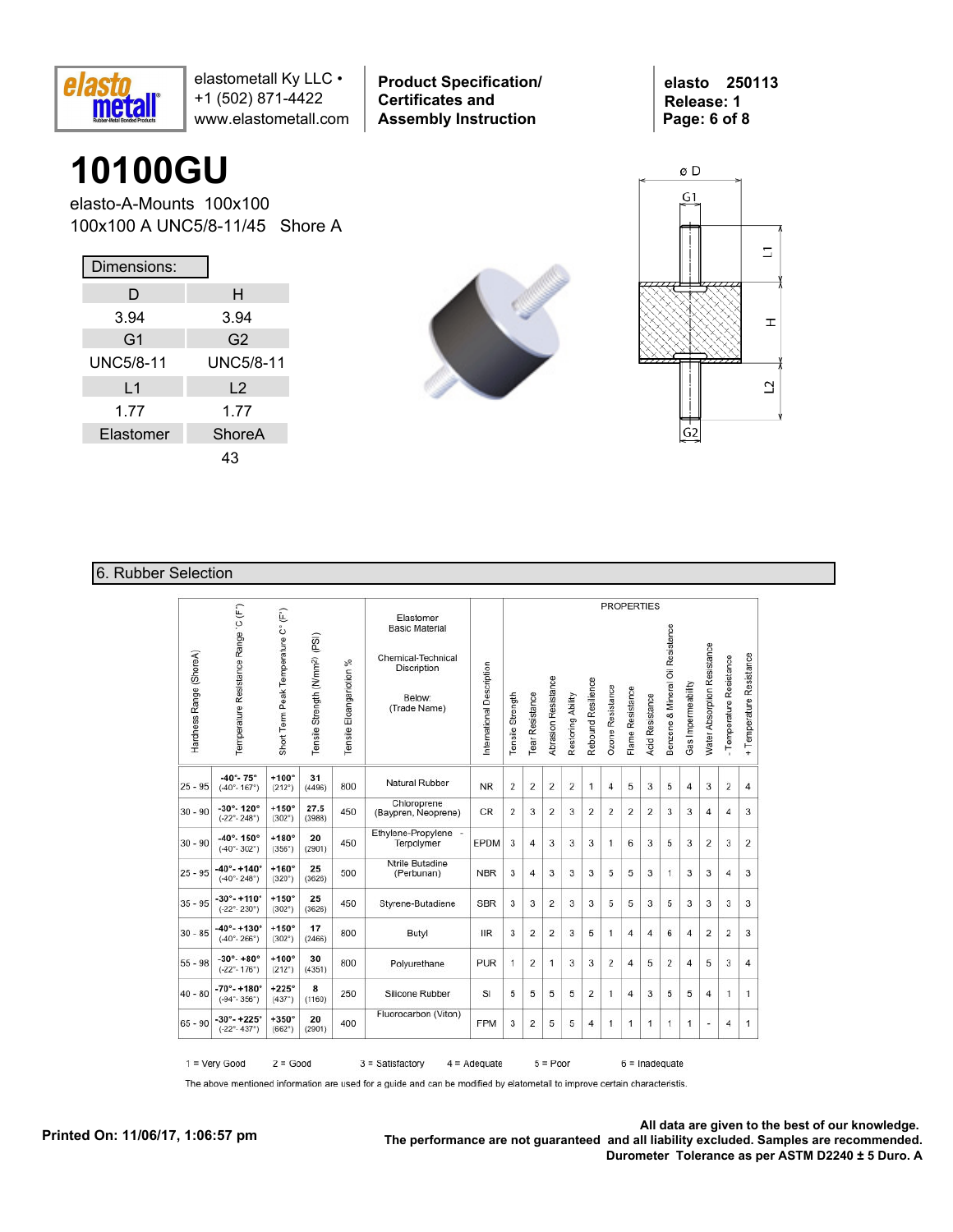

**Product Specification/ Certificates and Assembly Instruction**

**elasto 250113 Release: 1 Page: 7 of 8**

## **10100GU**

elasto-A-Mounts 100x100 100x100 A UNC5/8-11/45 Shore A

| Dimensions:      |                  |
|------------------|------------------|
| D                | н                |
| 3.94             | 3.94             |
| G <sub>1</sub>   | G <sub>2</sub>   |
| <b>UNC5/8-11</b> | <b>UNC5/8-11</b> |
| L1               | L <sub>2</sub>   |
| 1.77             | 1.77             |
| Elastomer        | ShoreA           |
|                  | 43               |





#### 7. Tightening Torque and Bolt Grades & Class

#### Tightening Torque per ASTM A193 and A194

|                           | <b>Metric Units: (Metric Thread)</b> |                                     |                                     | <b>English Units: (Coarse Thread)</b> |                                   |                                                 |                                          |                                  | <b>English Units: (Fine Thread)</b> |                                          |                                          |  |  |  |
|---------------------------|--------------------------------------|-------------------------------------|-------------------------------------|---------------------------------------|-----------------------------------|-------------------------------------------------|------------------------------------------|----------------------------------|-------------------------------------|------------------------------------------|------------------------------------------|--|--|--|
|                           | <b>CLASS 5.6</b>                     | <b>CLASS 8.8</b>                    | <b>CLASS 10.9</b>                   |                                       | <b>GRADE 2</b>                    | <b>GRADE 5</b>                                  | <b>GRADE 8</b>                           |                                  | <b>GRADE 2</b>                      | <b>GRADE 5</b>                           | <b>GRADE 8</b>                           |  |  |  |
| Thread<br>Size &<br>Pitch | Tightening<br>Torque<br>(Nm)         | <b>Tightening</b><br>Torgue<br>(Nm) | <b>Tightening</b><br>Torque<br>(Nm) | <b>Thread</b><br>Size &<br>Pitch      | Tightening<br>Torque<br>$(ft-lb)$ | <b>Tightening</b><br><b>Torque</b><br>$(ft-lb)$ | <b>Tightening</b><br>Torque<br>$(ft-lb)$ | <b>Thread</b><br>Size &<br>Pitch | Tightening<br>Torque<br>$(ft-lb)$   | <b>Tightening</b><br>Torque<br>$(ft-lb)$ | <b>Tightening</b><br>Torque<br>$(ft-lb)$ |  |  |  |
| M <sub>2</sub>            | 0.16                                 | 0.37                                | 0.52                                | $6 - 32$                              | 0.86                              | 1.33                                            | 1.88                                     | $6 - 40$                         | 0.96                                | 1.49                                     | 2.1                                      |  |  |  |
| M2.3                      | 0.26                                 | 0.6                                 | 0.84                                | $8 - 32$                              | 1.58                              | 2.44                                            | 3.44                                     | $8 - 36$                         | 1.66                                | 2.57                                     | 3.63                                     |  |  |  |
| M2.6                      | 0.37                                 | 0.86                                | 1.21                                | $10 - 24$                             | 2.29                              | 3.53                                            | 499                                      | 10-32                            | 2.61                                | 4.04                                     | 5.7                                      |  |  |  |
| M <sub>3</sub>            | 0.59                                 | 1.34                                | 1.88                                | $12 - 24$                             | 3.59                              | 5.55                                            | 7.84                                     | $12 - 28$                        | 3.83                                | 5.92                                     | 8.36                                     |  |  |  |
| M3.5                      | 0.9                                  | 2.06                                | 2.89                                | $1/4 - 20$                            | 5.47                              | 8.45                                            | 11.9                                     | $1/4 - 28$                       | 6.26                                | 9.7                                      | 13.7                                     |  |  |  |
| M4                        | 1.34                                 | 3.04                                | 4.31                                | $5/16 - 18$                           | 11.3                              | 17.4                                            | 24.6                                     | 5/16-24                          | 12.5                                | 19.3                                     | 27.2                                     |  |  |  |
| M <sub>5</sub>            | 2.65                                 | 6.03                                | 8.48                                | $3/8 - 16$                            | 20                                | 30.9                                            | 43.6                                     | $3/8 - 24$                       | 22.66                               | 35                                       | 49.4                                     |  |  |  |
| M6                        | 4.51                                 | 10.3                                | 14.71                               | $7/16 - 14$                           | 32                                | 39.4                                            | 69.8                                     | 7/16-20                          | 35.7                                | 55.2                                     | 77.9                                     |  |  |  |
| M7                        | 7.45                                 | 17.16                               | 24.52                               | $1/2 - 13$                            | 48.8                              | 75.4                                            | 106                                      | $1/2 - 20$                       | 55                                  | 84.9                                     | 120                                      |  |  |  |
| M8                        | 10.79                                | 25.5                                | 35.3                                | $9/16 - 12$                           | 70.4                              | 109                                             | 154                                      | $9/16 - 18$                      | 78.5                                | 121                                      | 171                                      |  |  |  |
| M10                       | 21.57                                | 50.01                               | 70.61                               | $5/8 - 11$                            | 97.1                              | 150                                             | 212                                      | $5/8 - 18$                       | 110                                 | 170                                      | 240                                      |  |  |  |
| M12                       | 38.25                                | 87.28                               | 122.58                              | $3/4 - 10$                            | 103                               | 366                                             | 376                                      | $3/4 - 16$                       | 115                                 | 297                                      | 420                                      |  |  |  |
| M14                       | 60.8                                 | 138.27                              | 194.17                              | $7/8-9$                               | 167                               | 430                                             | 606                                      | $7/8 - 14$                       | 184                                 | 473                                      | 668                                      |  |  |  |
| M16                       | 93.16                                | 210.84                              | 299.1                               | $1 - 8$                               | 250                               | 561                                             | 909                                      | $1 - 12$                         | 273                                 | 613                                      | 995                                      |  |  |  |
| M18                       | 127.49                               | 411.88                              | 411.88                              | $1 - 1/8 - 7$                         | 354                               | 794                                             | 1288                                     | $1 - 1/8 - 12$                   | 397                                 | 891                                      | 1445                                     |  |  |  |
| M20                       | 180.44                               | 558.98                              | 578.5                               | $1 - 1/4 - 7$                         | 500                               | 1120                                            | 1817                                     | $1 - 1/4 - 12$                   | 553                                 | 1241                                     | 2012                                     |  |  |  |
| M22                       | 245.17                               | 558.98                              | 784.54                              | $1 - 3/8 - 6$                         | 655                               | 1469                                            | 2382                                     | $1 - 3/8 - 12$                   | 746                                 | 1673                                     | 2712                                     |  |  |  |
| M24                       | 308.91                               | 710.99                              | 1000.28                             | $1/2 - 6$                             | 869                               | 1949                                            | 3161                                     | $1 - 1/2 - 12$                   | 978                                 | 2194                                     | 3557                                     |  |  |  |
| M27                       | 460.92                               | 104932                              | 1480.81                             |                                       |                                   |                                                 |                                          |                                  |                                     |                                          |                                          |  |  |  |

522.73 Non-Standard 1421.97

2010.38

M30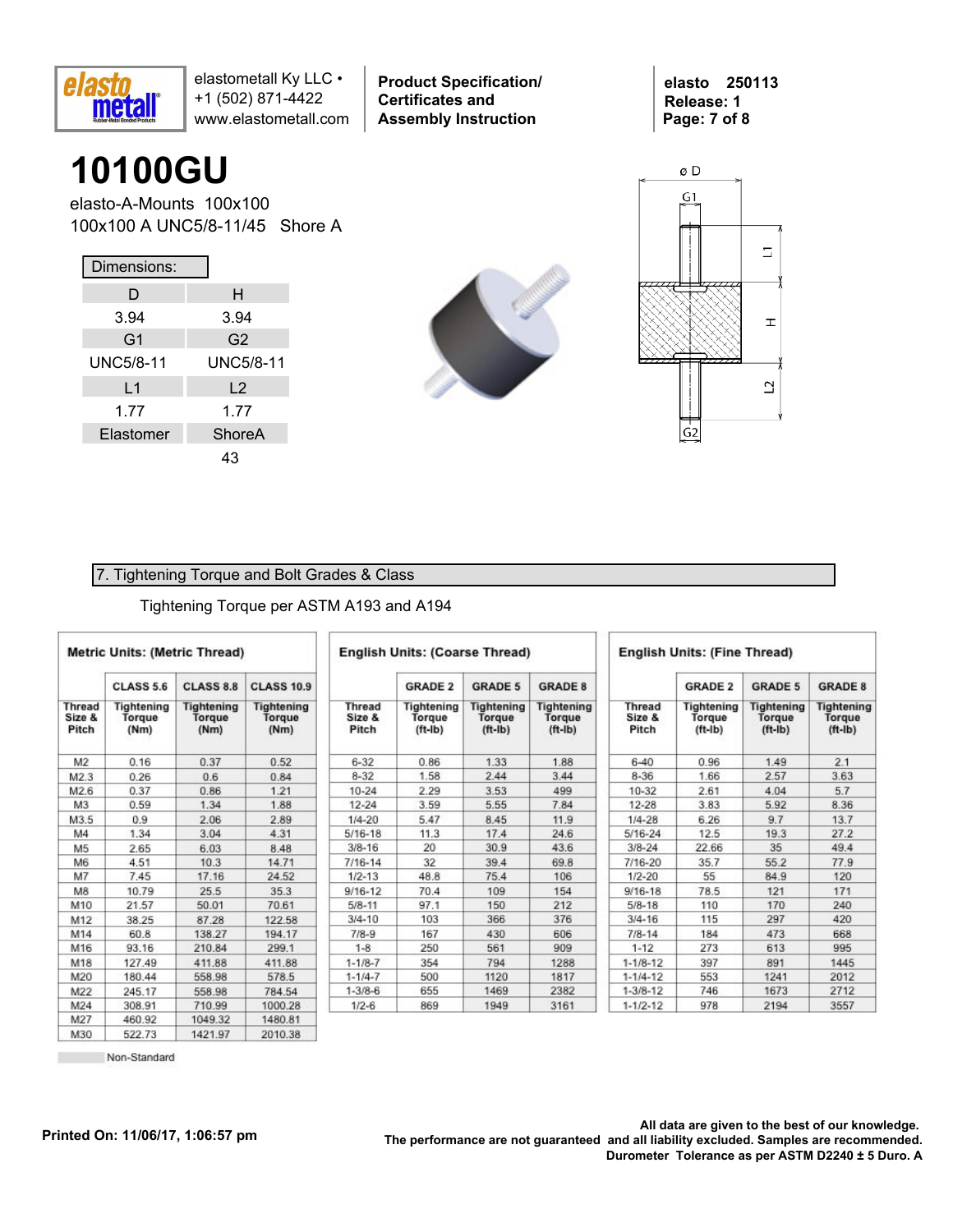

**Product Specification/ Certificates and Assembly Instruction**

**elasto 250113 Release: 1 Page: 8 of 8**

## **10100GU**

elasto-A-Mounts 100x100 100x100 A UNC5/8-11/45 Shore A

| Dimensions:      |                  |
|------------------|------------------|
| D                | н                |
| 3.94             | 3.94             |
| G <sub>1</sub>   | G <sub>2</sub>   |
| <b>UNC5/8-11</b> | <b>UNC5/8-11</b> |
| L1               | L <sub>2</sub>   |
| 1.77             | 1.77             |
| Elastomer        | ShoreA           |
|                  | 43               |





#### 8. Torque Threaded Stud Test of elasto-A- and B-Mounts

Tighten flat bar steel on jaw vise. Setup required torque wrench per table. Use a nut for specimen and tighten it with torque wrench until the required torque is achieved. Loosen nut from specimen and visual check threaded studs for:



- **Thread pitch damaged or sheered**
- **Connection between washer**
- **Broken stud**